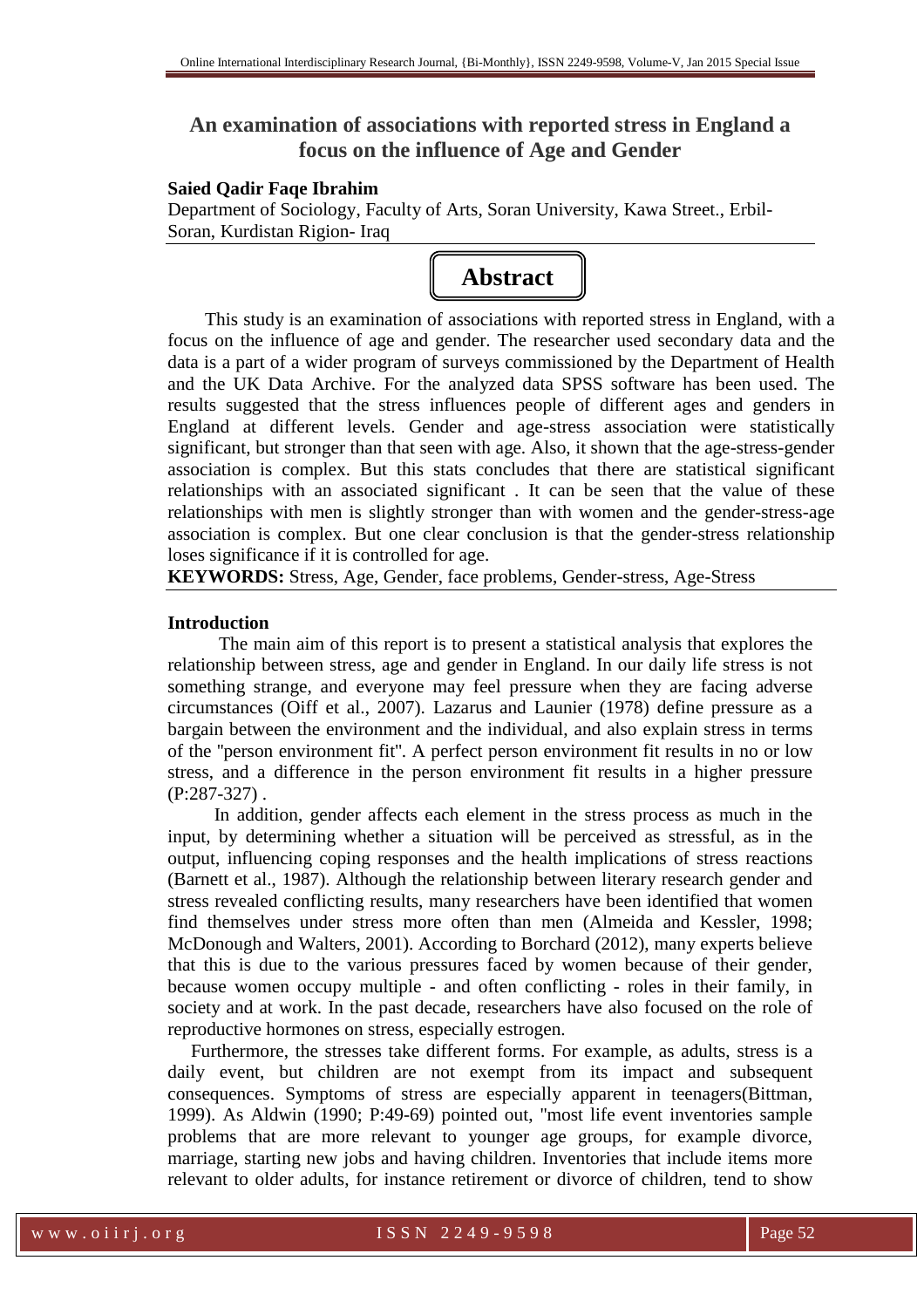few age differences in the amount of stress reported''. Therefore, older people may report the same number of life events, though the kind of event may very according to life stage (Murrell et al., 1984; Teri and Lewinsohn, 1982). ''Older people report fewer hassles and rate these hassles as less stressful than do younger people'' (Aldwin, 1990; P:49-69).

 This research will focus on the general Health Survey for England (HSE) 2010 (Health Survey for England, 2010) and explore the association with gender and age.

# **The Research Problem and Questions**

Although modern life brings numerous means of physical comfort, the needs of the mind are often under-addressed. This problem can be identified throughout all socio-economic groups of the population (Nayak, 2008). According to Bojar et al., (2011) the problem of stress is not just confined those in high-stress management positions, but also affects ordinary workers, businessmen, professionals and even children. Stress is part of life, because the demands of an increasingly complex and competitive world are inevitable and unavoidable. Certainly, the overwhelming speed of change is taking place in today's world is breathtaking (Nayak, 2008). Our stress no longer serves a healthy evolutionary purpose (E.g. reacting to predators) and so has become pathogenic (like a disease) in the modern world, no individual is stress-free. Everyone has experienced the pressure, whether in the home, work, education, or any other social or economic activities, no individual is stress-free. Everyone has experienced the pressure, whether in the home, work, education, or any other social or economic activities (Michie, 2002). Therefore, in modern times the stress has become a part of life, and concern about its effect on individuals and society has increased in recent years (Nayak, 2008).

 The stress response differs according to gender and age, both physically and mentally (Ian, 2002). Beena and Poduval (1992) argued that, in the workplace, when age increases, pressure experienced also rises due to increased management responsibilities. Female executives showed a higher level of pressure, because women experience more job changes than men. According to Mayes (1996), the relationship between the age of various pressures and physical symptoms.

 Furthermore, gender had significant impact on personal experiences of stress and ways of coping with it. Patton and Goddard (2006) reported that women experience significantly higher levels of burnout, stress, exhaustion and work-related physical illness, mental illness, and fatigue than men. Ghorayshi and Belanger (1996) stated that the pressure of raising the presence of women expected to be successful in a particular workplace can lead to an overwhelming negative stress response. According to Vagg and Spielberg (1998), the higher levels of occupational stress and the promotion of competition, the more women feel the pressure. On the other hand, when the pressures are reported, usually participating in decision-making is the smallest, with departmental conflicts, dealing with health problems, no overtime, and the lack of management support ranking higher (Vagg with Spielberg, 1998).

# The Research Questions:

1) Is there a relationship between being able to face problems and gender in England?

2) Is there a relationship between being able to face problems and age?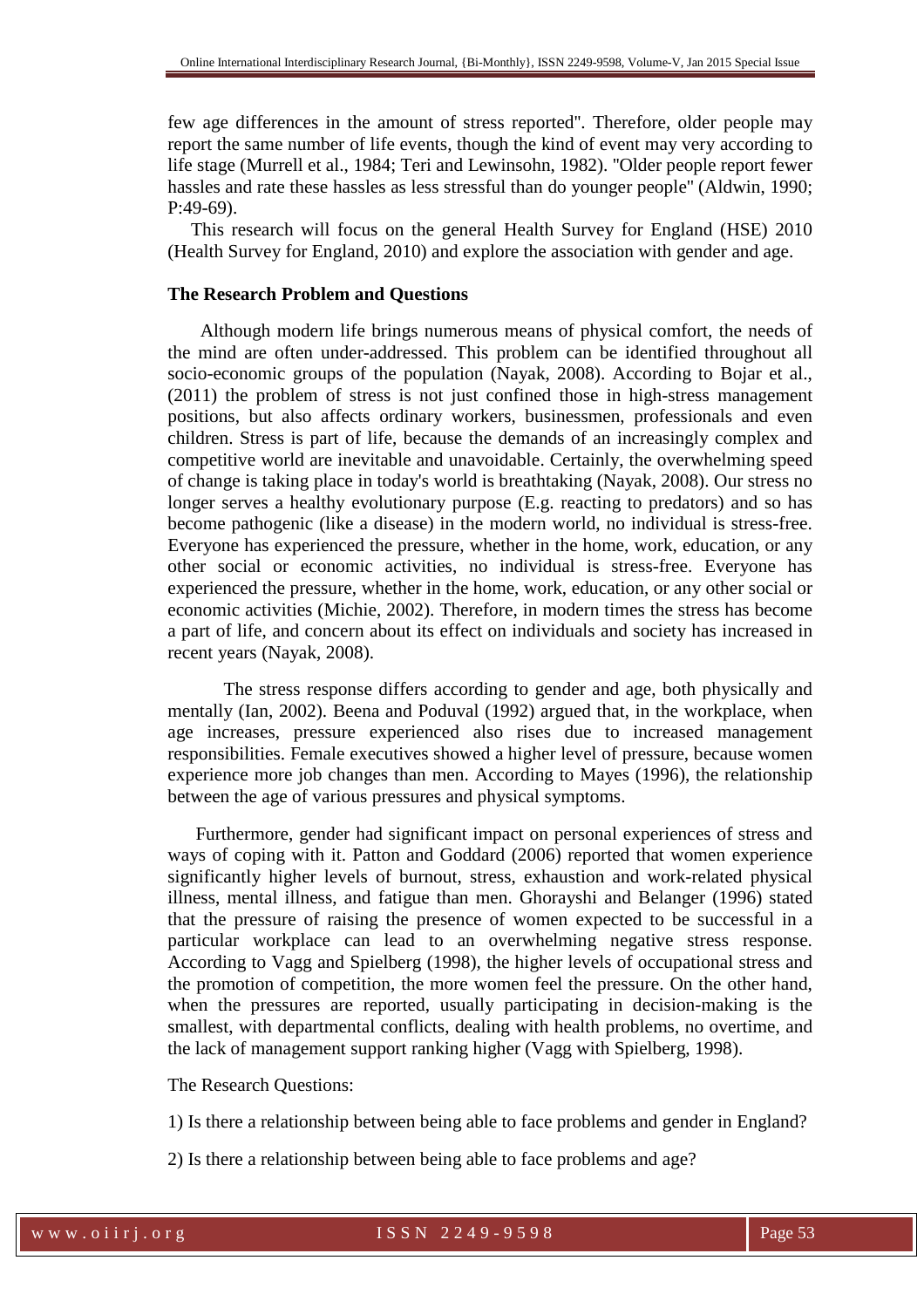# The Analyses

A. The gender-stress analysis will be elaborated, so that age is taken into account. For example this will examine whether the association between gender and stress is similar or diluted across age groups.

B. Age-stress will be elaborated using gender to see if the age-stress association is similar or different for males and females.

- Once these analyses are completed their relative strength of association will be examined.



Figure (1) shows the relation between gender and age as independent variables (IVs)

with being able to face problems in England as the dependent variable (DV).

# Hypotheses

1- Null Hypotheses (H0): where no association exists between the variables.

 2- Alternative Hypotheses (H1): where there is a statistically significant association between variables.

# **Research Methodology**

 This quantitative method was employed to analyse the factors underlying the ability of being able to face problems in England. In this study quantitative data has been collected using a questionnaire. Kerlinger (1973) observes that the survey in this investigation includes studies of small and large populations, and involves choosing and researching samples selected from the group to find out the relative happenings, distribution and interrelations of psychological and sociological variables. The survey is a method of gathering data about people from a random and therefore representative sample of people. It is a method which may supply a quick, accurate and inexpensive means of collecting data from a great number of the population. It is therefore a suitable approach for gathering information. Describing the population may also be used to clarify the variances and the relationship between variables (Fisher and Foreit, 2002). A questionnaire was used in collecting the data that is analyzed in this study.

 In this research, the researcher used secondary data and the data is a part of a wider program of surveys commissioned by the Department of Health and the UK Data Archive Study Number 6986, which is designed to monitor trends in the nation's health. Since 2010 the survey has been carried out by the Joint Health Surveys Unit of the National Centre for Social Research and the Department of Epidemiology and Public Health, University College Medical School, London (Health Survey for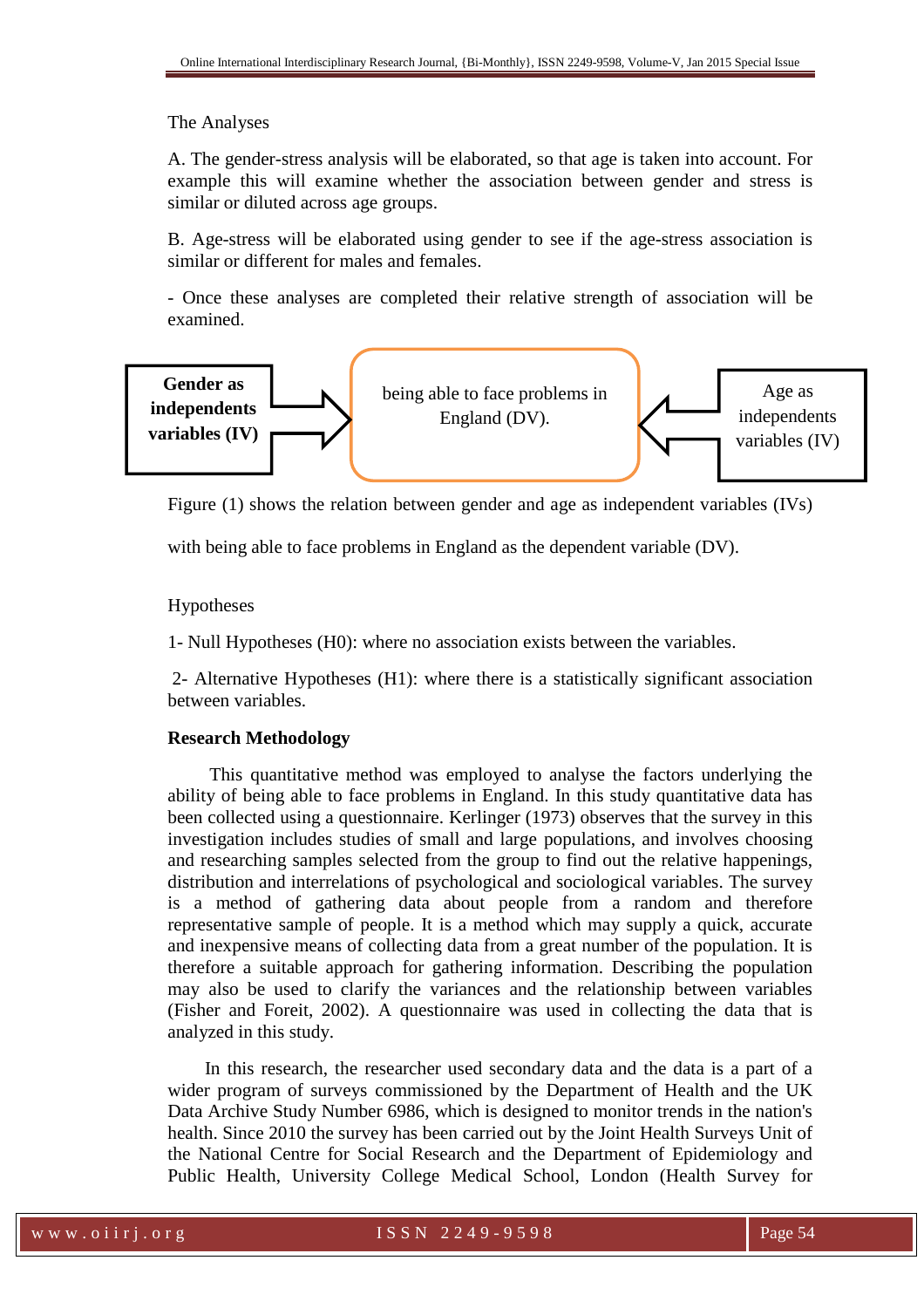England, 2010). According to Dale et al. (1988: p3), secondary data examination is an experimental practice carried out by an investigator on data that has been gathered or collected in some way, commonly by someone else. However, the distanced nature of secondary data provides its inherent benefit: because the data was not collected to answer a specific research questions and because the analyst did not participate in the planning and execution of the data collection process, there can be no inherent bias towards a particular conclusion, which could have occurred, however subconsciously, if collected by the analyst (Boslaugh, 2007).

 The HSE used a questionnaire to collect data from 10,494 respondents (Health Survey for England, 2010). The sample of this study is 10,494 (76.04%). A marginally larger proportion of the respondents were found to be female (50.5%), and their age spanned from under 15 to 84 years.

### **The Measures of this research:**

#### **1- Demographic information including age and gender**.

 Age and gender are two of the measures that affect the stress level of people in England, and how they respond to stress. One way of responding to stress is the physiological stress response, and it is particularly in this reaction that some researchers believe that there are significant differences in the way in which women and men respond to pressure (Sonnkalb, 2012). According to Davidson and Cooper (1984), in the workplace, women in middle-management experienced higher stress levels than men in the similar positions, stemming from pressures in their work and home environments. Furthermore, younger age groups reported higher stress scores than the older age groups (Gadzell et al., 1990). The older and more experienced the participants were the less stress they reported as compared to younger and less experienced participants, who reported higher levels of stress (Flynn, 2001).

#### **2-Being able to face problems**

 For the purpose of the present study, the GHQ-12 was chosen as a screening tool for an examination of associations with reported stress in England with a focus on the influence of age and gender, and was used to screen the 12-item version of the general health questionnaire in England 2010. It is defined by Goldberg (1972) as a screening device for identifying minor psychiatric disorders. The GHQ-12 includes six items on the semblance of new and distressing phenomena, such as ''felt constantly under strain'', and six items that focus on an inability to undertake normal functions, for example ''felt capable of making decisions about things'' (see appendix, table 15). The respondents were asked to indicate whether they had experienced changes in these domains during the past few weeks, with response options ranging from better than usual to much less than usual. A total score is achieved by scoring the responses on a continuous scale (0-4), and calculating a sum score. The responses are scored as 0 for better than or as usual, and 1 for less or much less than usual. The presence of three or more items in this range is then coded as decreased general mental health (Goldberg and Williams, 1988). The dichotomous scoring of the GHQ-12 means that it is sensitive to short-term disorders, but not the enduring attributes of the respondent (Goldberg et al., 1997). The GHQ-12 is widely used in a primary care setting to screen for current anxiety and mood disorders, and is reliable and valid in community samples with different cultural contexts (Furukawa and Goldberg, 1999; Goldberg and Williams, 1988).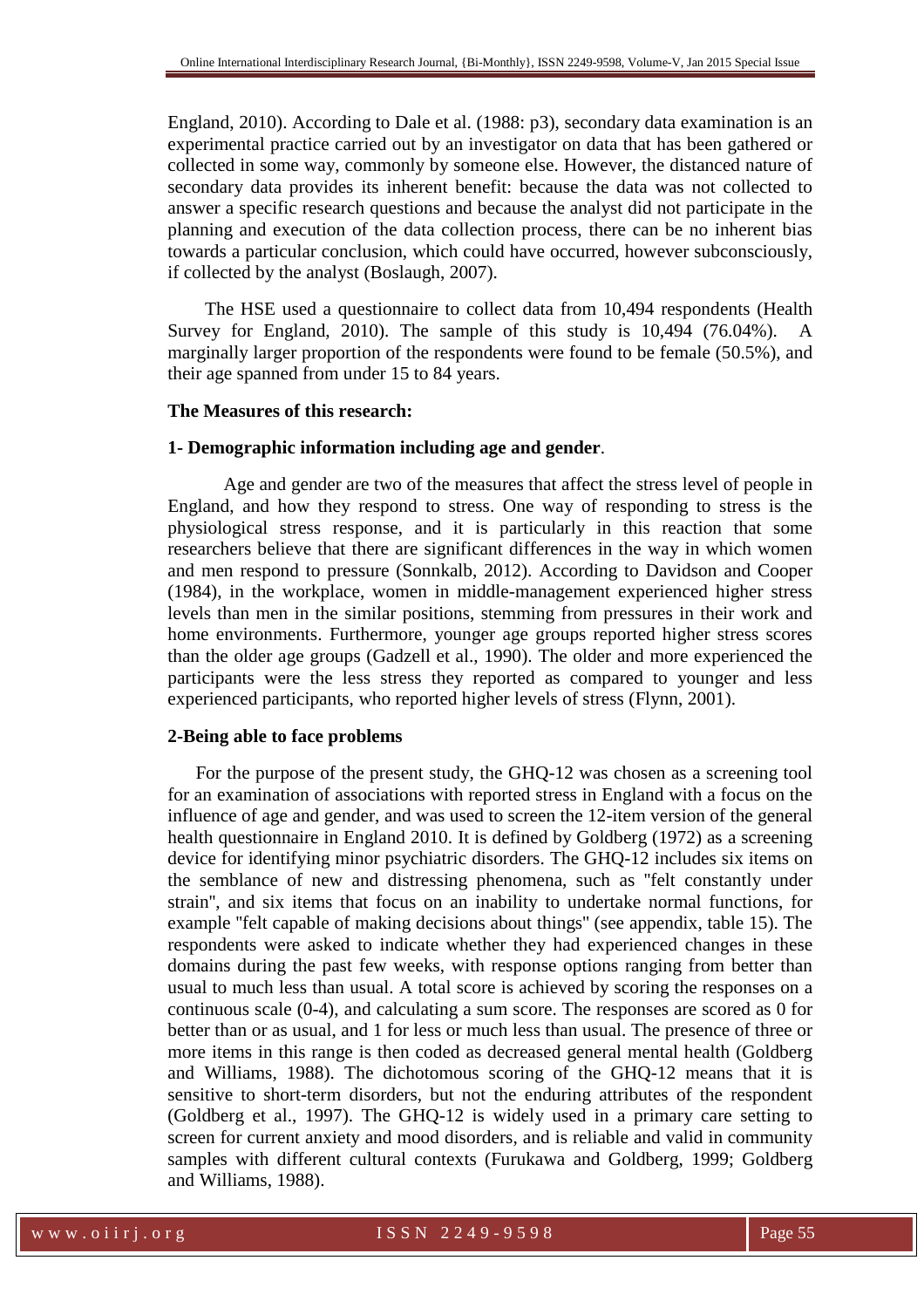#### **Data Preparation and Presentation**

 The researcher will analyse the data that concerns the ability to face problems in England as a dependent variable (DV), and then test the impact of gender and age as independent variables (IVs) on being able to face problems in England. The data will present an overview of some statistical techniques that use a review of basic statistical summaries; frequencies, figures, numerical measures and tables using Statistical Package for the Social Science (SPSS) V.19 program. This can give huge results in a short time by identifying the statement questions, and their numbers and rates. SPSS is one of the programs we can use to pilot an explanation and analyse data in a short time (Balnaves and Caputi, 2001:122).

In the present study, we used quantitative secondary data, and GHQ-12 to statically examine the associations of reported stress in England with a focus on the influence of age and gender. This will enable the investigation of the relationships between stress, gender and age in England.

 Due to the different genders and ages of people in England, they are facing different levels of stress. According to Steiner et al. (2007), although the physical mechanisms underlying reactions to stress remains constant across organisms, many factors mediate an individual's mental reaction to various stressors at any given time. Individual factors such as age and gender contribute to a person's experience of stress. Gender has been determined as an important aspect of stress reaction. The existence of some pressure are highly specific to gender, such as pregnancy, while others are can be more generally related to gender, such as power and status to achieve (Van Well and Klugkist, 2008). According to Schmaus et al. (2008), women under stress showed increased heart pressure response rate, reported more overall stress and are more likely to that men find stress more positive when compared to matched males. The most commonly identified male stressors involve striving for achievement and self-reliance, while female stressors tend to be in the area of interpersonal relationships, friends, love, and family pressure (Rudolph, 2002). Age is another factor that can affect the pressure source and specific stress response. As previously concluded, pressure is an inevitable part of our daily lives, throughout our lives. Even in the womb, babies showed reactions to pressure (Murkoff et al., 2002). Hence, these two factors were chosen for investigation in this research, to try and identify underlying patterns in the individual variation.

 Samples of respondants were collected randomly from England where the account 7980 and 2514 are missing data. There are 2514 missing values from 10,494 (1/4%), and this will affect the analysis. Therefore, some caution is needed when interpreting the results (technical report). The respondants in this study were roughly half male (49.5%) and half female (50.5%).

| Table (1) Being able to face problems |                      |      |       |  |  |  |  |  |  |
|---------------------------------------|----------------------|------|-------|--|--|--|--|--|--|
| <b>Valid Percent</b><br>Frequency     |                      |      |       |  |  |  |  |  |  |
| Valid                                 | More than usual      | 421  | 5.3   |  |  |  |  |  |  |
|                                       | Same as usual        | 6888 | 86.3  |  |  |  |  |  |  |
|                                       | Less able than usual | 573  | 7.2   |  |  |  |  |  |  |
|                                       | Much less able       | 98   | 1.2   |  |  |  |  |  |  |
|                                       | Total                | 7980 | 100.0 |  |  |  |  |  |  |
| Missing                               | Don't know           | 63   |       |  |  |  |  |  |  |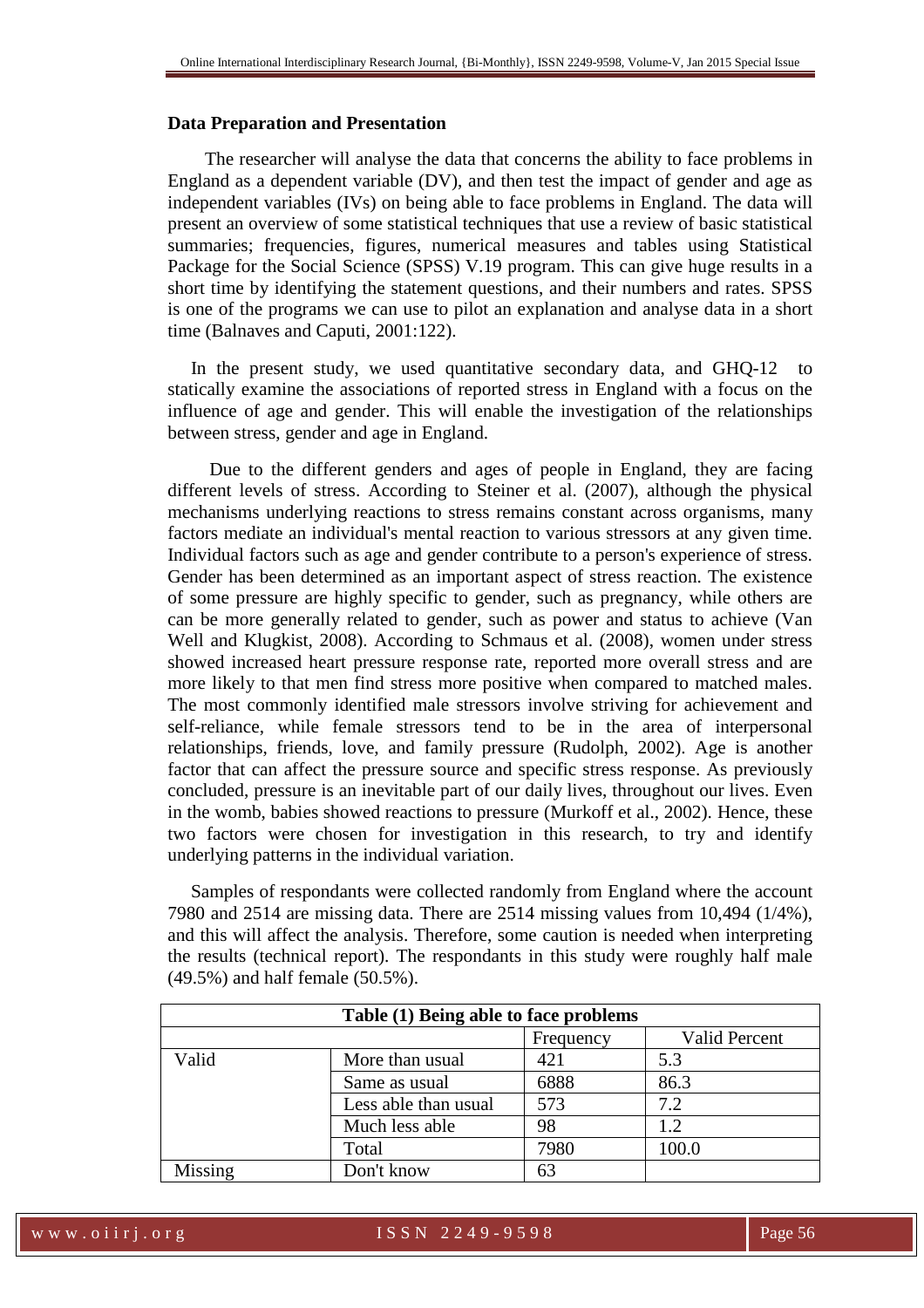|       | Not applicable | 2451  |  |
|-------|----------------|-------|--|
|       | Total          | 2514  |  |
| Total |                | 10494 |  |

 Table (1) shows that around 8.4% of respondents reported being less able than usual or much less able to face problems than usual.



Figure (2) shows the percentage of respondents being able to face problems.



Cases weighted by HSE 2010 Weight for analysis of core interview sample

Figure (3) shows the age distribution of the respondents

| GHQ: being able to face problems |      |       |         |         |       |      |       |         |
|----------------------------------|------|-------|---------|---------|-------|------|-------|---------|
|                                  |      |       | More    | Same as | Less  | Much | Total | P-Value |
|                                  |      |       | so than | usual   | able  | less |       |         |
|                                  |      |       | usual   |         | than  | able |       |         |
|                                  |      |       |         |         | usual |      |       |         |
| <b>Sex</b>                       | Male | Count | 234     | 3361    | 257   | 49   | 3901  |         |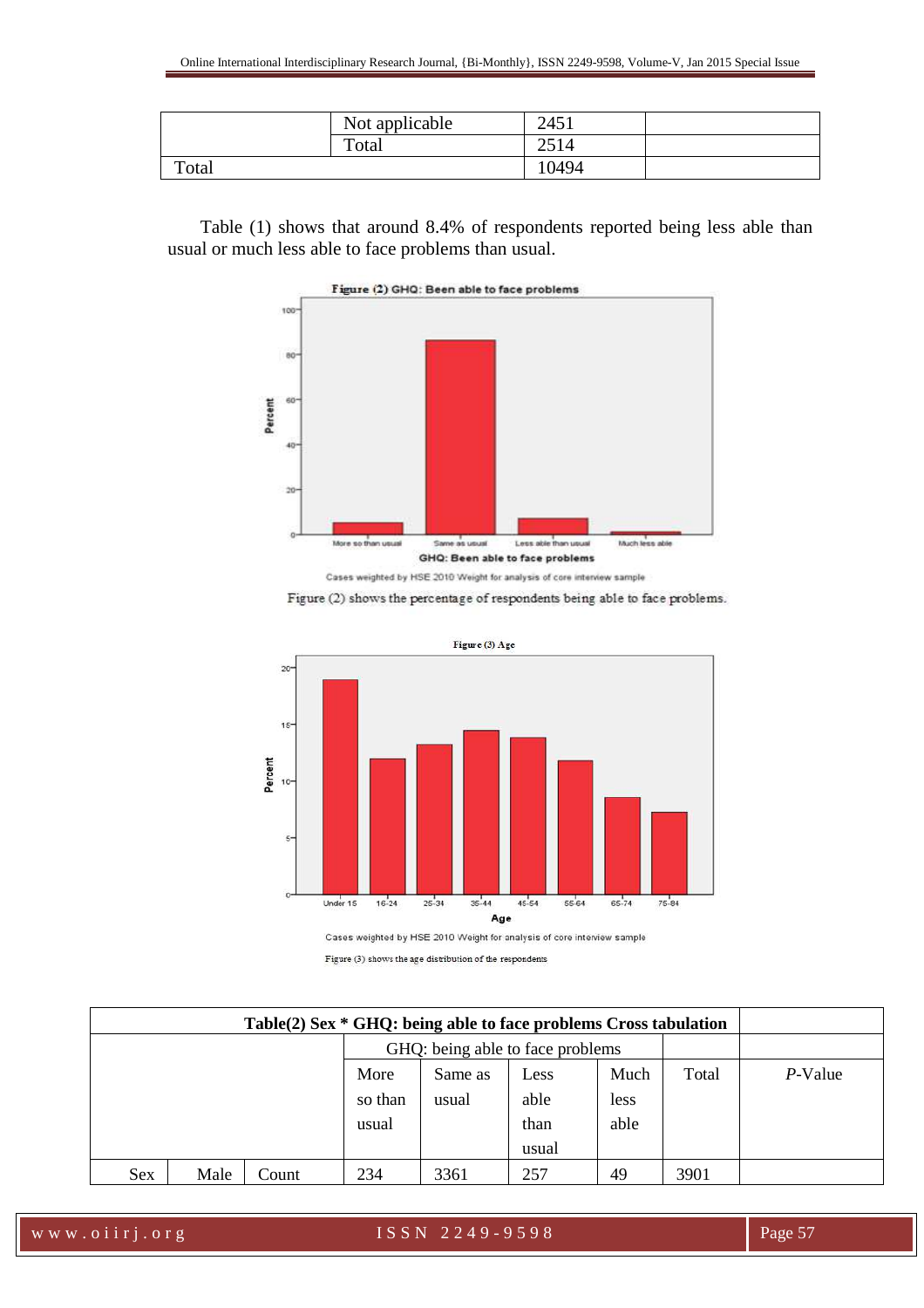|        | % within   | $6.0\%$ | 86.2%  | 6.6%   | 1.3%  | 100.0% |                     |
|--------|------------|---------|--------|--------|-------|--------|---------------------|
|        | Sex        |         |        |        |       |        |                     |
| Female | Count      | 187     | 3527   | 317    | 48    | 4079   | Cramer's $V = 0.04$ |
|        |            |         |        |        |       |        | $P = .009$          |
|        | % within   | 4.6%    | 86.5%  | 7.8%   | 1.2%  | 100.0% |                     |
|        | Sex        |         |        |        |       |        |                     |
| Total  | Count      | 421     | 6888   | 574    | 97    | 7980   |                     |
|        |            |         |        |        |       |        |                     |
|        | % within   | 5.3%    | 86.3%  | 7.2%   | 1.2%  | 100.0% |                     |
|        | Sex        |         |        |        |       |        |                     |
|        | % within   | 100.0   | 100.0% | 100.0% | 100.0 | 100.0% |                     |
|        | GHQ:       | $\%$    |        |        | $\%$  |        |                     |
|        | being able |         |        |        |       |        |                     |
|        | to face    |         |        |        |       |        |                     |
|        | problems   |         |        |        |       |        |                     |
|        | $%$ of     | 5.3%    | 86.3%  | 7.2%   | 1.2%  | 100.0  |                     |
|        | Total      |         |        |        |       | $\%$   |                     |

 Table (2) shows that 7.9% of men and 9% of women reported that they were less able to face problems than usual. The analyses revealed that the gender-stress association was statistically significant ( $P < 0.05$ ). But pretty week (Cramer's V= 0.04).

The age-stress association is complex (see appendix table 3). But it is that say ( $P < 0.05$ ). The age-stress association is statistically insignificant ( $P = 0.08$ ), but stronger than that seen with age.

|     | Table(3) Age * GHQ: Being able to face problems cross tabulation |                          |                          |                  |                               |                        |                |                                   |  |  |  |  |
|-----|------------------------------------------------------------------|--------------------------|--------------------------|------------------|-------------------------------|------------------------|----------------|-----------------------------------|--|--|--|--|
|     |                                                                  |                          | More so<br>than<br>usual | Same as<br>usual | Less<br>able<br>than<br>usual | Much<br>less able      | Total          | $P$ -value                        |  |  |  |  |
| Age | Under 15                                                         | Count<br>% within<br>Age | 37<br>10.9%              | 278<br>82.2%     | 19<br>5.6%                    | $\overline{4}$<br>1.2% | 338<br>100.0%  |                                   |  |  |  |  |
|     | 16-24                                                            | Count<br>% within<br>Age | 105<br>9.4%              | 912<br>81.9%     | 72<br>6.5%                    | 25<br>2.2%             | 1114<br>100.0% |                                   |  |  |  |  |
|     | 25-34                                                            | Count<br>% within<br>Age | 82<br>6.7%               | 1048<br>85.6%    | 84<br>6.9%                    | 11<br>$0.9\%$          | 1225<br>100.0% |                                   |  |  |  |  |
|     | 35-44                                                            | Count<br>% within<br>Age | 66<br>4.8%               | 1191<br>87.3%    | 95<br>7.0%                    | 13<br>1.0%             | 1365<br>100.0% | Cramer's $V = .075$<br>$P = 0.08$ |  |  |  |  |
|     | $45 - 54$                                                        | Count<br>% within<br>Age | 52<br>3.9%               | 1129<br>85.5%    | 114<br>8.6%                   | 25<br>1.9%             | 1320<br>100.0% |                                   |  |  |  |  |
|     | 55-64                                                            | Count                    | 26                       | 997              | 93                            | 10                     | 1126           |                                   |  |  |  |  |

w w w . o i i r j . o r g <br>
I S S N 2 2 4 9 - 9 5 9 8 Page 58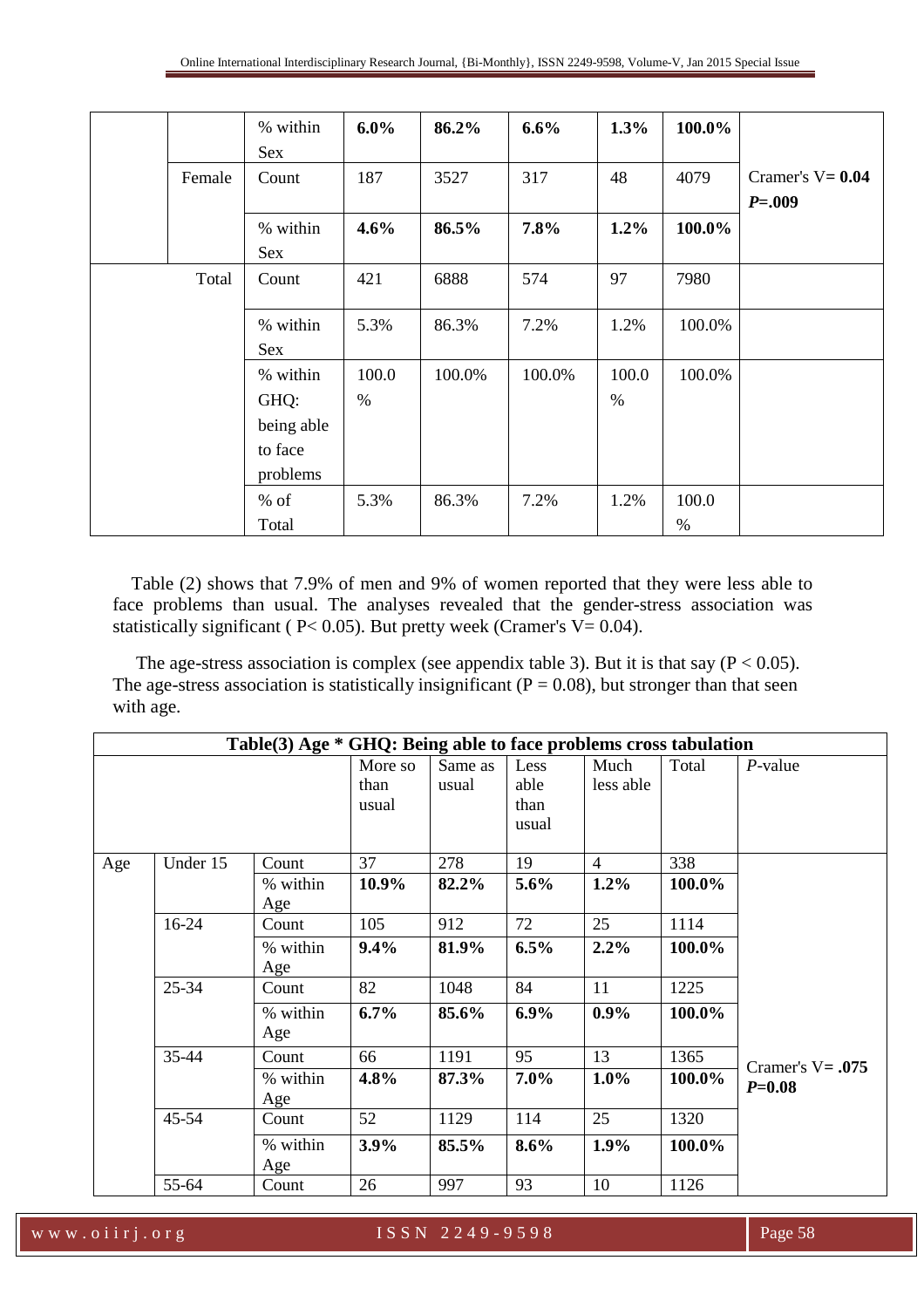|       |       | % within                                              | 2.3%   | 88.5%  | 8.3%   | $0.9\%$ | 100.0% |
|-------|-------|-------------------------------------------------------|--------|--------|--------|---------|--------|
|       |       | Age                                                   |        |        |        |         |        |
|       | 65-74 | Count                                                 | 29     | 746    | 42     | 5       | 822    |
|       |       | % within<br>Age                                       | 3.5%   | 90.8%  | 5.1%   | $0.6\%$ | 100.0% |
|       | 75-84 | Count                                                 | 24     | 587    | 55     | 5       | 671    |
|       |       | % within<br>Age                                       | 3.6%   | 87.5%  | 8.2%   | 0.7%    | 100.0% |
| Total |       | Count                                                 | 421    | 6888   | 574    | 98      | 7981   |
|       |       | % within<br>Age                                       | 5.3%   | 86.3%  | 7.2%   | 1.2%    | 100.0% |
|       |       | % within<br>GHQ:<br>Being able<br>to face<br>problems | 100.0% | 100.0% | 100.0% | 100.0%  | 100.0% |
|       |       | % of Total                                            | 5.3%   | 86.3%  | 7.2%   | 1.2%    | 100.0% |

Table (3) concludes that age and being able to face problems are associated (Cramer's V= .075). The relationships are stronger than gender .

| $\div$ Table(4) Age $*$ GHQ: Being able to face problems $*$ Sex cross tabulation |     |           |          |         |                                  |       |                |        |  |  |  |
|-----------------------------------------------------------------------------------|-----|-----------|----------|---------|----------------------------------|-------|----------------|--------|--|--|--|
| Sex                                                                               |     |           |          |         | GHQ: Being able to face problems |       |                | Total  |  |  |  |
|                                                                                   |     |           |          | More    | Same                             | Less  | Much           |        |  |  |  |
|                                                                                   |     |           |          | so than | as usual                         | able  | less           |        |  |  |  |
|                                                                                   |     |           |          | usual   |                                  | than  | able           |        |  |  |  |
|                                                                                   |     |           |          |         |                                  | usual |                |        |  |  |  |
| Male                                                                              | Age | Under 15  | Count    | 24      | 141                              | 8     | 1              | 174    |  |  |  |
|                                                                                   |     |           | % within | 13.8%   | 81.0%                            | 4.6%  | .6%            | 100.0% |  |  |  |
|                                                                                   |     |           | Age      |         |                                  |       |                |        |  |  |  |
|                                                                                   |     | $16-24$   | Count    | 61      | 463                              | 35    | 12             | 571    |  |  |  |
|                                                                                   |     |           | % within | 10.7%   | 81.1%                            | 6.1%  | 2.1%           | 100.0% |  |  |  |
|                                                                                   |     |           | Age      |         |                                  |       |                |        |  |  |  |
|                                                                                   |     | $25 - 34$ | Count    | 49      | 519                              | 39    | $\tau$         | 614    |  |  |  |
|                                                                                   |     |           | % within | 8.0%    | 84.5%                            | 6.4%  | 1.1%           | 100.0% |  |  |  |
|                                                                                   |     |           | Age      |         |                                  |       |                |        |  |  |  |
|                                                                                   |     | $35 - 44$ | Count    | 40      | 572                              | 40    | $\overline{7}$ | 659    |  |  |  |
|                                                                                   |     |           | % within | 6.1%    | 86.8%                            | 6.1%  | 1.1%           | 100.0% |  |  |  |
|                                                                                   |     |           | Age      |         |                                  |       |                |        |  |  |  |
|                                                                                   |     | $45 - 54$ | Count    | 23      | 571                              | 50    | 13             | 657    |  |  |  |
|                                                                                   |     |           | % within | 3.5%    | 86.9%                            | 7.6%  | 2.0%           | 100.0% |  |  |  |
|                                                                                   |     |           | Age      |         |                                  |       |                |        |  |  |  |
|                                                                                   |     | 55-64     | Count    | 10      | 489                              | 41    | $\overline{7}$ | 547    |  |  |  |
|                                                                                   |     |           | % within | 1.8%    | 89.4%                            | 7.5%  | 1.3%           | 100.0% |  |  |  |
|                                                                                   |     |           | Age      |         |                                  |       |                |        |  |  |  |
|                                                                                   |     | 65-74     | Count    | 18      | 359                              | 20    | $\overline{2}$ | 399    |  |  |  |
|                                                                                   |     |           | % within | 4.5%    | 90.0%                            | 5.0%  | $.5\%$         | 100.0% |  |  |  |
|                                                                                   |     |           | Age      |         |                                  |       |                |        |  |  |  |
|                                                                                   |     | 75-84     | Count    | 9       | 247                              | 23    | $\mathbf{1}$   | 280    |  |  |  |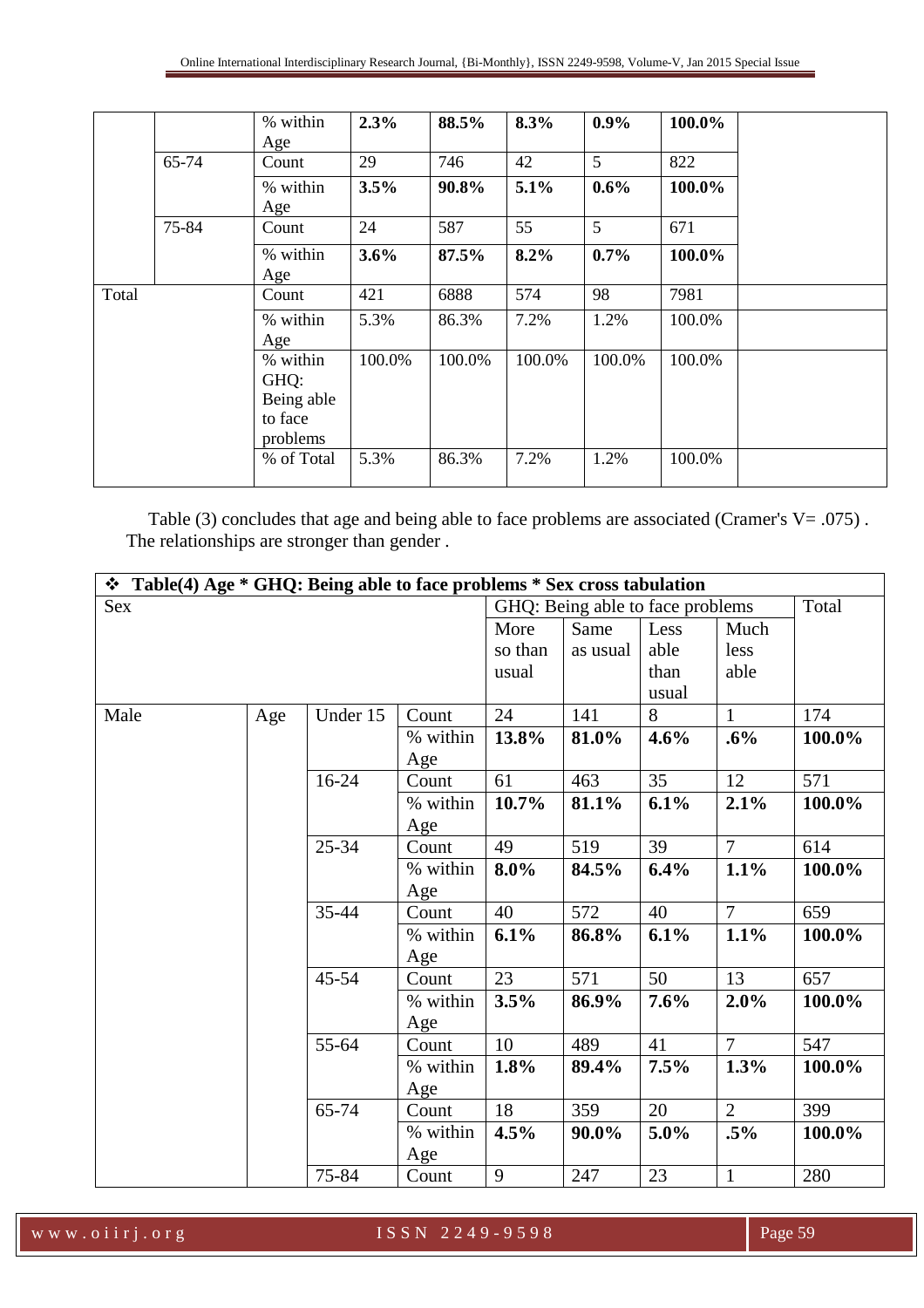|        |       |           | % within        | 3.2%  | 88.2% | 8.2%    | .4%            | 100.0% |
|--------|-------|-----------|-----------------|-------|-------|---------|----------------|--------|
|        |       |           | Age             |       |       |         |                |        |
|        | Total |           | Count           | 234   | 3361  | 256     | 50             | 3901   |
|        |       |           | % within        | 6.0%  | 86.2% | 6.6%    | 1.3%           | 100.0% |
|        |       |           | Age             |       |       |         |                |        |
| Female | Age   | Under 15  | Count           | 14    | 137   | 10      | $\overline{4}$ | 165    |
|        |       |           | % within        | 8.5%  | 83.0% | 6.1%    | 2.4%           | 100.0% |
|        |       |           | Age             |       |       |         |                |        |
|        |       | $16 - 24$ | Count           | 43    | 448   | 37      | 13             | 541    |
|        |       |           | % within        | 7.9%  | 82.8% | 6.8%    | 2.4%           | 100.0% |
|        |       |           | Age             |       |       |         |                |        |
|        |       | 25-34     | Count           | 33    | 529   | 45      | $\mathfrak{Z}$ | 610    |
|        |       |           | % within        | 5.4%  | 86.7% | 7.4%    | $.5\%$         | 100.0% |
|        |       |           | Age             |       |       |         |                |        |
|        |       | 35-44     | Count           | 26    | 619   | 55      | 6              | 706    |
|        |       |           | % within        | 3.7%  | 87.7% | 7.8%    | .8%            | 100.0% |
|        |       |           | Age             |       |       |         |                |        |
|        |       | 45-54     | Count           | 29    | 559   | 64      | 12             | 664    |
|        |       |           | % within        | 4.4%  | 84.2% | 9.6%    | 1.8%           | 100.0% |
|        |       |           | Age             |       |       |         |                |        |
|        |       | 55-64     | Count           | 17    | 508   | 52      | $\overline{3}$ | 580    |
|        |       |           | % within        | 2.9%  | 87.6% | $9.0\%$ | $.5\%$         | 100.0% |
|        |       |           | Age             |       |       |         |                |        |
|        |       | 65-74     | Count           | 11    | 387   | 22      | $\overline{4}$ | 424    |
|        |       |           | % within        | 2.6%  | 91.3% | 5.2%    | .9%            | 100.0% |
|        |       |           | Age             |       |       |         |                |        |
|        |       | 75-84     | Count           | 15    | 340   | 31      | $\overline{4}$ | 390    |
|        |       |           | % within        | 3.8%  | 87.2% | 7.9%    | 1.0%           | 100.0% |
|        |       |           | Age             |       |       |         |                |        |
|        | Total |           | Count           | 188   | 3527  | 316     | 49             | 4080   |
|        |       |           | % within        | 4.6%  | 86.4% | 7.7%    | 1.2%           | 100.0% |
|        |       |           | Age             |       |       |         |                |        |
| Total  | Age   | Under 15  | Count           | 38    | 278   | 18      | 5 <sup>5</sup> | 339    |
|        |       |           | % within        | 11.2% | 82.0% | 5.3%    | 1.5%           | 100.0% |
|        |       |           | Age             |       |       |         |                |        |
|        |       | $16 - 24$ | Count           | 104   | 911   | 72      | 25             | 1112   |
|        |       |           | % within        | 9.4%  | 81.9% | 6.5%    | 2.2%           | 100.0% |
|        |       |           | Age             |       |       |         |                |        |
|        |       | 25-34     | Count           | 82    | 1048  | 84      | 10             | 1224   |
|        |       |           |                 | 6.7%  |       | 6.9%    |                | 100.0% |
|        |       |           | % within<br>Age |       | 85.6% |         | $.8\%$         |        |
|        |       | 35-44     | Count           | 66    | 1191  | 95      | 13             | 1365   |
|        |       |           | % within        | 4.8%  | 87.3% | 7.0%    | 1.0%           | 100.0% |
|        |       |           | Age             |       |       |         |                |        |
|        |       | 45-54     | Count           | 52    | 1130  | 114     | 25             | 1321   |
|        |       |           |                 | 3.9%  |       | 8.6%    | 1.9%           | 100.0% |
|        |       |           | % within        |       | 85.5% |         |                |        |
|        |       | 55-64     | Age<br>Count    | 27    | 997   | 93      | 10             | 1127   |
|        |       |           |                 |       |       |         |                |        |
|        |       |           | % within        | 2.4%  | 88.5% | 8.3%    | .9%            | 100.0% |

w w w . o i i r j . o r g I S S N 2 2 4 9 - 9 5 9 8 Page 60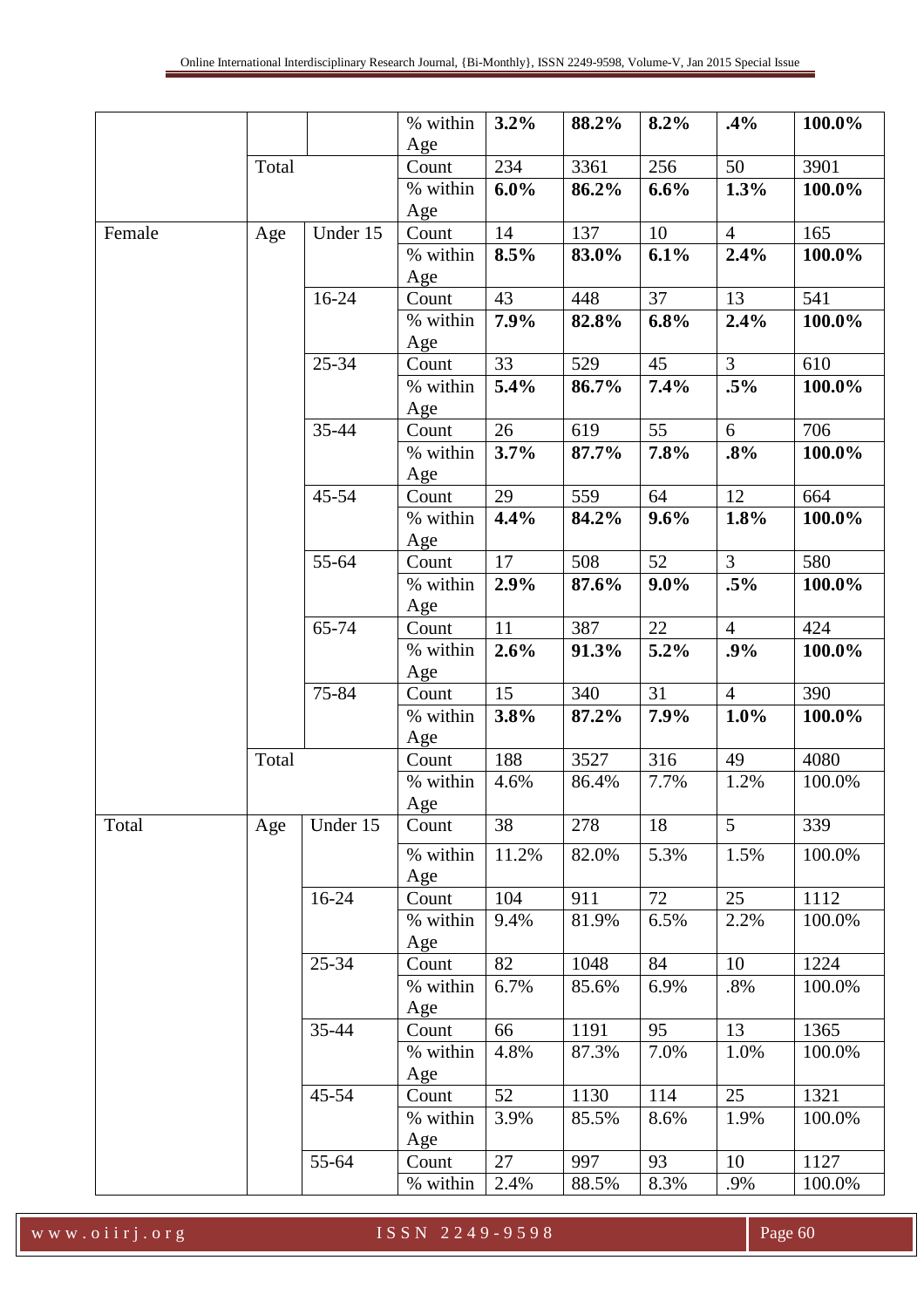|       |       | Age      |      |       |      |      |        |
|-------|-------|----------|------|-------|------|------|--------|
|       | 65-74 | Count    | 29   | 746   | 42   | 6    | 823    |
|       |       | % within | 3.5% | 90.6% | 5.1% | .7%  | 100.0% |
|       |       | Age      |      |       |      |      |        |
|       | 75-84 | Count    | 24   | 587   | 54   | 5    | 670    |
|       |       | % within | 3.6% | 87.6% | 8.1% | .7%  | 100.0% |
|       |       | Age      |      |       |      |      |        |
| Total |       | Count    | 422  | 6888  | 572  | 99   | 7981   |
|       |       | % within | 5.3% | 86.3% | 7.2% | 1.2% | 100.0% |
|       |       | Age      |      |       |      |      |        |

 Table (4) shows that the age-stress-gender association is complex. But this stats concludes that there are statistical significant relationships with an associated significant degree of (0.000). It can be seen that the value of these relationships with men is slightly stronger than with women.

|          |            |        |                              |                          |                       | Table (5) Sex * GHQ: Being able to face problems*Age cross tabulation |                   |        |
|----------|------------|--------|------------------------------|--------------------------|-----------------------|-----------------------------------------------------------------------|-------------------|--------|
| Age      |            |        |                              |                          |                       | GHQ: Being able to face problems                                      |                   | Total  |
|          |            |        |                              | More<br>so than<br>usual | Same<br>as<br>usual   | Less able<br>than<br>usual                                            | Much<br>less able |        |
| Under 15 | Sex        | Male   | Count                        | 24                       | 141                   | 8                                                                     | $\mathbf{1}$      | 174    |
|          |            |        | $\%$<br>within<br><b>Sex</b> | 13.8%                    | 81.0<br>$\frac{0}{0}$ | 4.6%                                                                  | .6%               | 100.0% |
|          |            | Female | Count                        | $\overline{14}$          | 137                   | 10                                                                    | $\overline{4}$    | 165    |
|          |            |        | $\%$<br>within<br>Sex        | 8.5%                     | 83.0<br>$\frac{0}{0}$ | 6.1%                                                                  | 2.4%              | 100.0% |
|          | Total      |        | Count                        | 38                       | 278                   | 18                                                                    | 5                 | 339    |
|          |            |        | $\%$<br>within<br><b>Sex</b> | 11.2%                    | 82.0<br>$\frac{0}{0}$ | 5.3%                                                                  | 1.5%              | 100.0% |
| $16-24$  | <b>Sex</b> | Male   | Count                        | 61                       | 463                   | 35                                                                    | 12                | 571    |
|          |            |        | $\%$<br>within<br>Sex        | 10.7%                    | 81.1<br>$\frac{0}{0}$ | 6.1%                                                                  | 2.1%              | 100.0% |
|          |            | Female | Count                        | 43                       | 448                   | 37                                                                    | 13                | 541    |
|          |            |        | $\%$<br>within<br><b>Sex</b> | 7.9%                     | 82.8<br>$\frac{0}{0}$ | 6.8%                                                                  | 2.4%              | 100.0% |
|          | Total      |        | Count                        | 104                      | 911                   | 72                                                                    | 25                | 1112   |
|          |            |        | $\%$<br>within<br>Sex        | 9.4%                     | 81.9<br>$\frac{0}{0}$ | 6.5%                                                                  | 2.2%              | 100.0% |
| 25-34    | Sex        | Male   | Count                        | 49                       | 519                   | 39                                                                    | $\overline{7}$    | 614    |
|          |            |        | $\%$                         | $8.0\%$                  | 84.5                  | 6.4%                                                                  | 1.1%              | 100.0% |

w w w . o i i r j . o r g I S S N 2 2 4 9 - 9 5 9 8 Page 61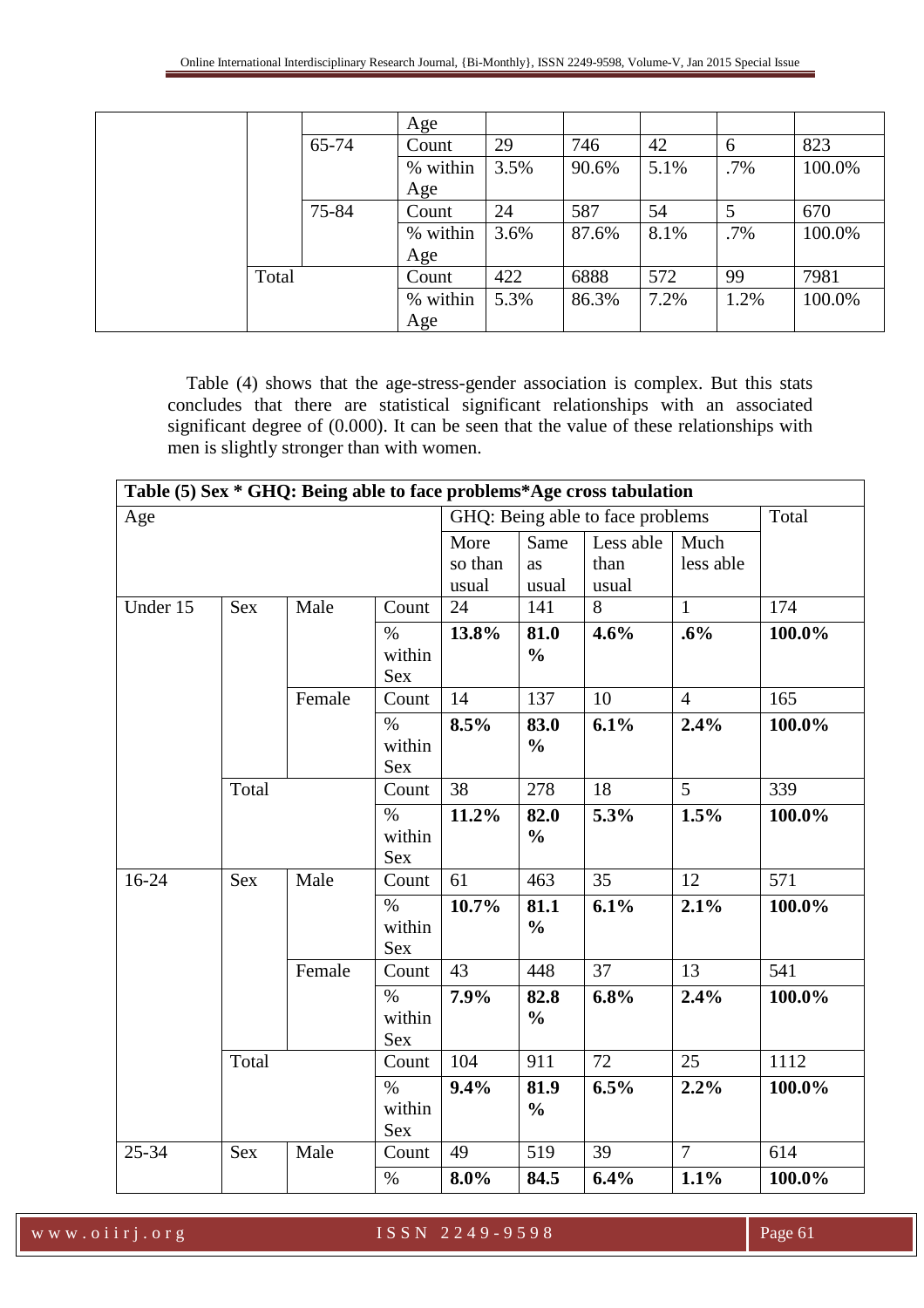|       |            |        | within              |      | $\frac{0}{0}$         |         |                |        |
|-------|------------|--------|---------------------|------|-----------------------|---------|----------------|--------|
|       |            | Female | <b>Sex</b><br>Count | 33   | 529                   | 45      | $\overline{3}$ | 610    |
|       |            |        |                     |      |                       |         |                |        |
|       |            |        | $\%$<br>within      | 5.4% | 86.7<br>$\frac{0}{0}$ | 7.4%    | $.5\%$         | 100.0% |
|       |            |        | Sex                 |      |                       |         |                |        |
|       | Total      |        | Count               | 82   | 1048                  | 84      | 10             | 1224   |
|       |            |        | $\%$                | 6.7% | 85.6                  | 6.9%    | .8%            | 100.0% |
|       |            |        | within              |      | $\frac{0}{0}$         |         |                |        |
|       |            |        | Sex                 |      |                       |         |                |        |
| 35-44 | <b>Sex</b> | Male   | Count               | 40   | 572                   | 40      | $\overline{7}$ | 659    |
|       |            |        | $\%$                | 6.1% | 86.8                  | 6.1%    | 1.1%           | 100.0% |
|       |            |        | within              |      | $\frac{0}{0}$         |         |                |        |
|       |            |        | Sex                 |      |                       |         |                |        |
|       |            | Female | Count               | 26   | 619                   | 55      | 6              | 706    |
|       |            |        | $\%$                | 3.7% | 87.7                  | 7.8%    | .8%            | 100.0% |
|       |            |        | within              |      | $\frac{0}{0}$         |         |                |        |
|       |            |        | Sex                 |      |                       |         |                |        |
|       | Total      |        | Count               | 66   | 1191                  | 95      | 13             | 1365   |
|       |            |        | $\%$                | 4.8% | 87.3                  | 7.0%    | 1.0%           | 100.0% |
|       |            |        | within<br>Sex       |      | $\frac{0}{0}$         |         |                |        |
| 45-54 | <b>Sex</b> | Male   | Count               | 23   | 571                   | 50      | 13             | 657    |
|       |            |        | $\%$                | 3.5% | 86.9                  | 7.6%    | 2.0%           | 100.0% |
|       |            |        | within              |      | $\frac{0}{0}$         |         |                |        |
|       |            |        | <b>Sex</b>          |      |                       |         |                |        |
|       |            | Female | Count               | 29   | 559                   | 64      | 12             | 664    |
|       |            |        | $\%$                | 4.4% | 84.2                  | 9.6%    | 1.8%           | 100.0% |
|       |            |        | within              |      | $\frac{6}{6}$         |         |                |        |
|       |            |        | Sex                 |      |                       |         |                |        |
|       | Total      |        | Count               | 52   | 1130                  | 114     | 25             | 1321   |
|       |            |        | $\%$                | 3.9% | 85.5                  | 8.6%    | $1.9\%$        | 100.0% |
|       |            |        | within              |      | $\frac{0}{0}$         |         |                |        |
|       |            |        | Sex                 |      |                       |         |                |        |
| 55-64 | Sex        | Male   | Count               | 10   | 489                   | 41      | 7 <sup>1</sup> | are7   |
|       |            |        | $\%$                | 1.8% | 89.4                  | 7.5%    | 1.3%           | 100.0% |
|       |            |        | within              |      | $\frac{0}{0}$         |         |                |        |
|       |            |        | Sex                 |      |                       |         |                |        |
|       |            | Female | Count               | 17   | 508                   | 52      | 3 <sup>1</sup> | 580    |
|       |            |        | $\%$                | 2.9% | 87.6                  | $9.0\%$ | $.5\%$         | 100.0% |
|       |            |        | within<br>Sex       |      | $\frac{0}{0}$         |         |                |        |
|       | Total      |        | Count               | 27   | 997                   | 93      | 10             | 1127   |
|       |            |        | $\%$                | 2.4% | 88.5%                 | 8.3%    | .9%            | 100.0% |
|       |            |        | within              |      |                       |         |                |        |
|       |            |        | Sex                 |      |                       |         |                |        |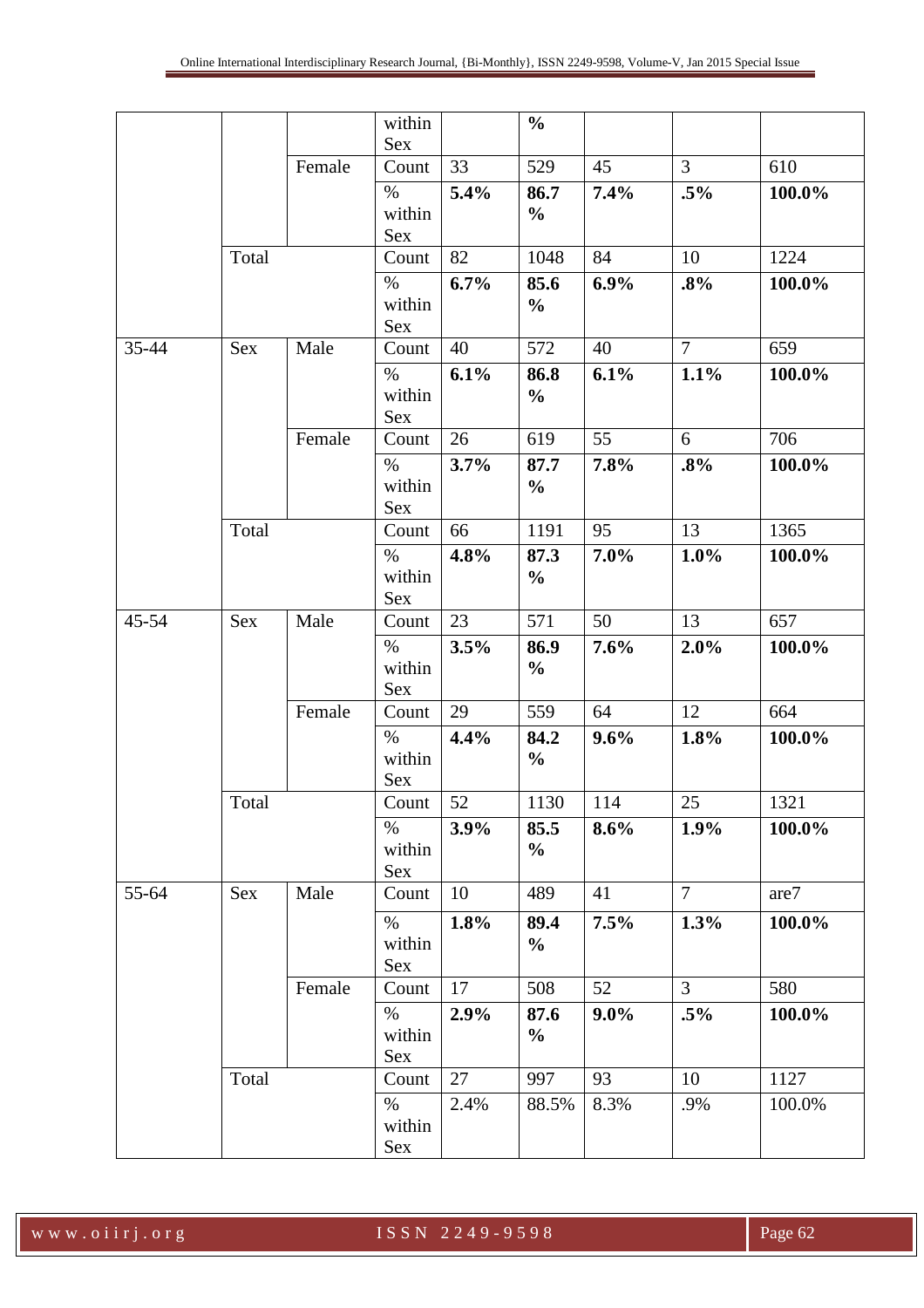| 65-74 | Sex        | Male   | Count          | 18      | 359                   | 20      | $\overline{2}$ | 399    |
|-------|------------|--------|----------------|---------|-----------------------|---------|----------------|--------|
|       |            |        | $\%$           | 4.5%    | 90.0                  | 5.0%    | $.5\%$         | 100.0% |
|       |            |        | within         |         | $\frac{0}{0}$         |         |                |        |
|       |            |        | Sex            |         |                       |         |                |        |
|       |            | Female | Count          | 11      | 387                   | 22      | $\overline{4}$ | 424    |
|       |            |        | $\%$           | 2.6%    | 91.3                  | 5.2%    | .9%            | 100.0% |
|       |            |        | within<br>Sex  |         | $\frac{0}{0}$         |         |                |        |
|       | Total      |        | Count          | 29      | 746                   | 42      | 6              | 823    |
|       |            |        | $\%$           | 3.5%    | 90.6                  | 5.1%    | $.7\%$         | 100.0% |
|       |            |        | within         |         | $\frac{0}{0}$         |         |                |        |
|       |            |        | Sex            |         |                       |         |                |        |
| 75-84 | Sex        | Male   | Count          | 9       | 247                   | 23      | $\mathbf{1}$   | 280    |
|       |            |        | $\%$           | 3.2%    | 88.2                  | 8.2%    | .4%            | 100.0% |
|       |            |        | within         |         | $\frac{0}{0}$         |         |                |        |
|       |            |        | Sex            |         |                       |         |                |        |
|       |            | Female | Count          | 15      | 340                   | 31      | $\overline{4}$ | 390    |
|       |            |        | $\%$           | 3.8%    | 87.2                  | 7.9%    | $1.0\%$        | 100.0% |
|       |            |        | within<br>Sex  |         | $\frac{0}{0}$         |         |                |        |
|       | Total      |        | Count          | 24      | 587                   | 54      | 5              | 670    |
|       |            |        | $\%$           | 3.6%    | 87.6                  | 8.1%    | $.7\%$         | 100.0% |
|       |            |        | within         |         | $\frac{0}{0}$         |         |                |        |
|       |            |        | Sex            |         |                       |         |                |        |
| Total | <b>Sex</b> | Male   | Count          | 234     | 3361                  | 256     | 50             | 3901   |
|       |            |        | $\%$           | $6.0\%$ | 86.2                  | 6.6%    | 1.3%           | 100.0% |
|       |            |        | within         |         | $\frac{0}{0}$         |         |                |        |
|       |            |        | Sex            |         |                       |         |                |        |
|       |            | Female | Count          | 188     | 3527                  | 316     | 49             | 4080   |
|       |            |        | $\%$<br>within | 4.6%    | 86.4<br>$\frac{0}{0}$ | $7.7\%$ | 1.2%           | 100.0% |
|       |            |        | Sex            |         |                       |         |                |        |
|       | Total      |        | Count          | 422     | 6888                  | 572     | 99             | 7981   |
|       |            |        | $\%$           | 5.3%    | 86.3                  | 7.2%    | 1.2%           | 100.0% |
|       |            |        | within         |         | $\frac{0}{0}$         |         |                |        |
|       |            |        | Sex            |         |                       |         |                |        |
|       |            |        |                |         |                       |         |                |        |

 Table (5) shows that the gender-stress-age association is complex. But one clear conclusion is that the gender-stress relationship loses significance if it is controlled for age.

 According to Ablanedo-Rosas (2011), stress levels differ at different levels of occupational status, gender and age. Our finding is that there is a significant association between gender, age and stress, and therefore the hypothesis H1 is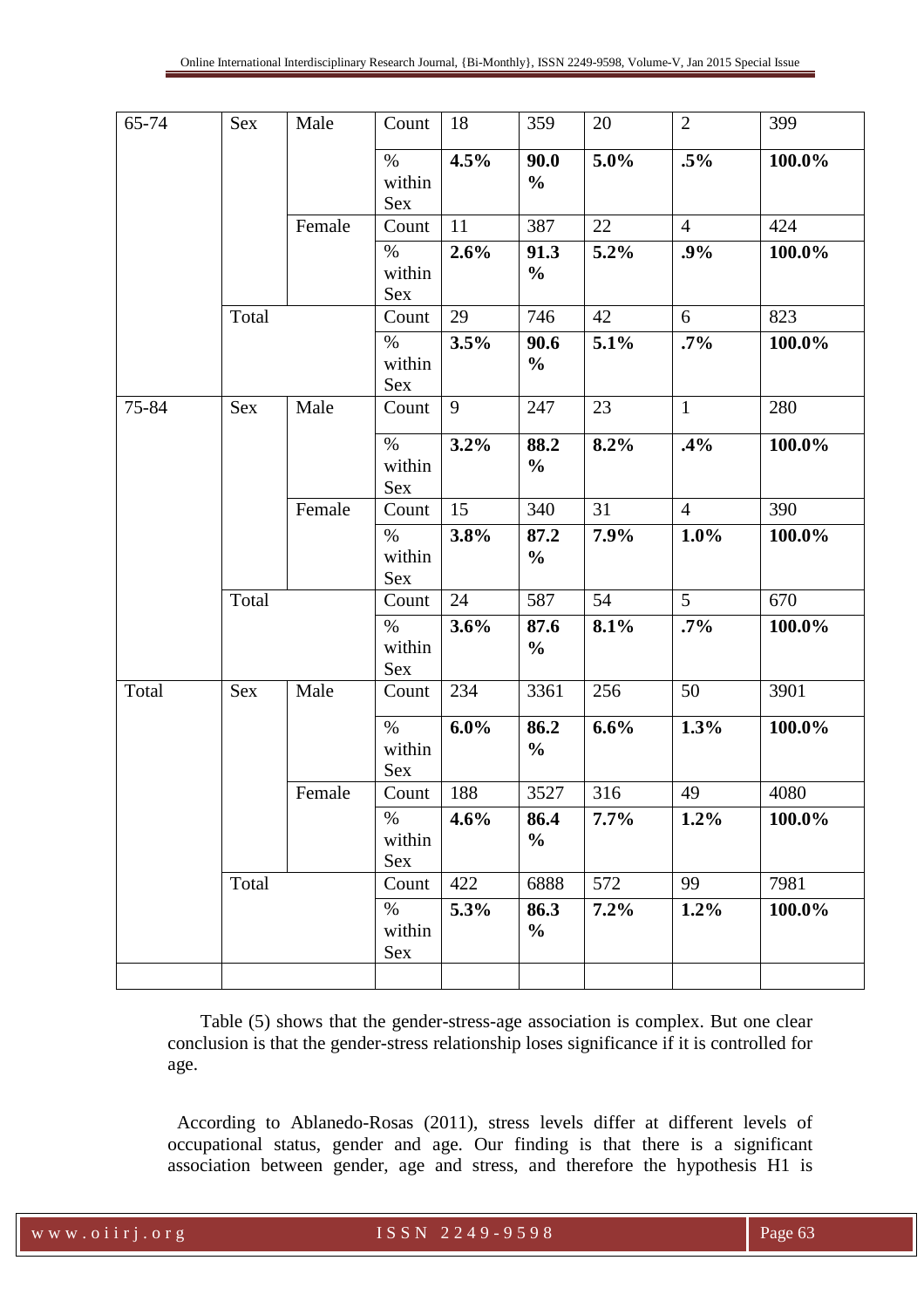accepted. In particular, we conclude that the relationship between age and stress is stronger than the relationship between gender and stress. On the other hand, we also found that the gender-stress relationship loses significance as we controlled for age. In addition, it can be seen that the value of relationships with men is slightly stronger than with women. The HSE (2012) reported that pressure can affect people in different ways, with what one person finds to be a normal level of pressure being unmanageable for another. With each new situation, a challenge will determine whether someone has the resources to cope. If they do not have enough resources, they will begin to feel the pressure. Evaluation of the situation will depend on various factors, including gender and age. The analysis used in this research was designed to identify the role and extent of pressure in modern life. The results showed that older people experience lower life stress and role stress. Young people experience more pressure, as compared to the older people (Anitha Devi, 2007). Therefore it can be concluded that the younger age group are more susceptible to stress, probably caused by lack of experience and age group experience (Nayak, 2008).

 Although previous studies have shown that there is no correlation between the level male and female assessment of their performances under stress, the age variable has not been considered in previous studies (Schultz and Schultz, 2003). Everyone has experienced the pressure every day. Stress can lead to serious health problems, which is concerning (Caple, 2001). According to Wynarczyk (2012), women are anxious about five times a week, while men anxious about four times a week. The women said they found it difficult to cope with the pressure, and felt overburdened eight or more times in a week. Also, a study by Mitra and Sen (1993) in their study found that male and female executives differed

significantly on role ambiguity, role conflict, inter role distance, future prospects and human relation at work and femininity and masculinity dimensions. Male executives with masculine sex role orientation faced greater job stress and anxiety than females possessing an androgynous personality. Authors attributed this fact to a greater reluctance to self disclose among men and different socialization patterns laid down for both men and women society.

# **Conclusion**

 It can be seen that coping with stress and challenges are a dimension of wellbeing that is fundamental to the experience of relating to others in society and is likely to be associated with people's well-being in a number of domains. There is an association between gender and being able to face problems among responders. However, there is also an unlikely but interesting statistically significant relation between age and being able to face problems.

# **References**

ABLANEDO-ROSAS, José (2011).The Impact of Occupational Stress on Academic and Administrative Staff, and on Students: *An Empirical Case Analysis. Journal of higher education policy and management,* 33,5,553.

ALDWIN, C.(1990). *The Elders Life Stress Inventory (ELSI): Egocentric and nonegocentric stress.* In M. A. P. Stephens, S. E. Hobfoll, J. H. Crowther, and D. L. Tennenbaum (Eds.), Stress and coping in late life families (pp. 49-69). New York: Hemisphere.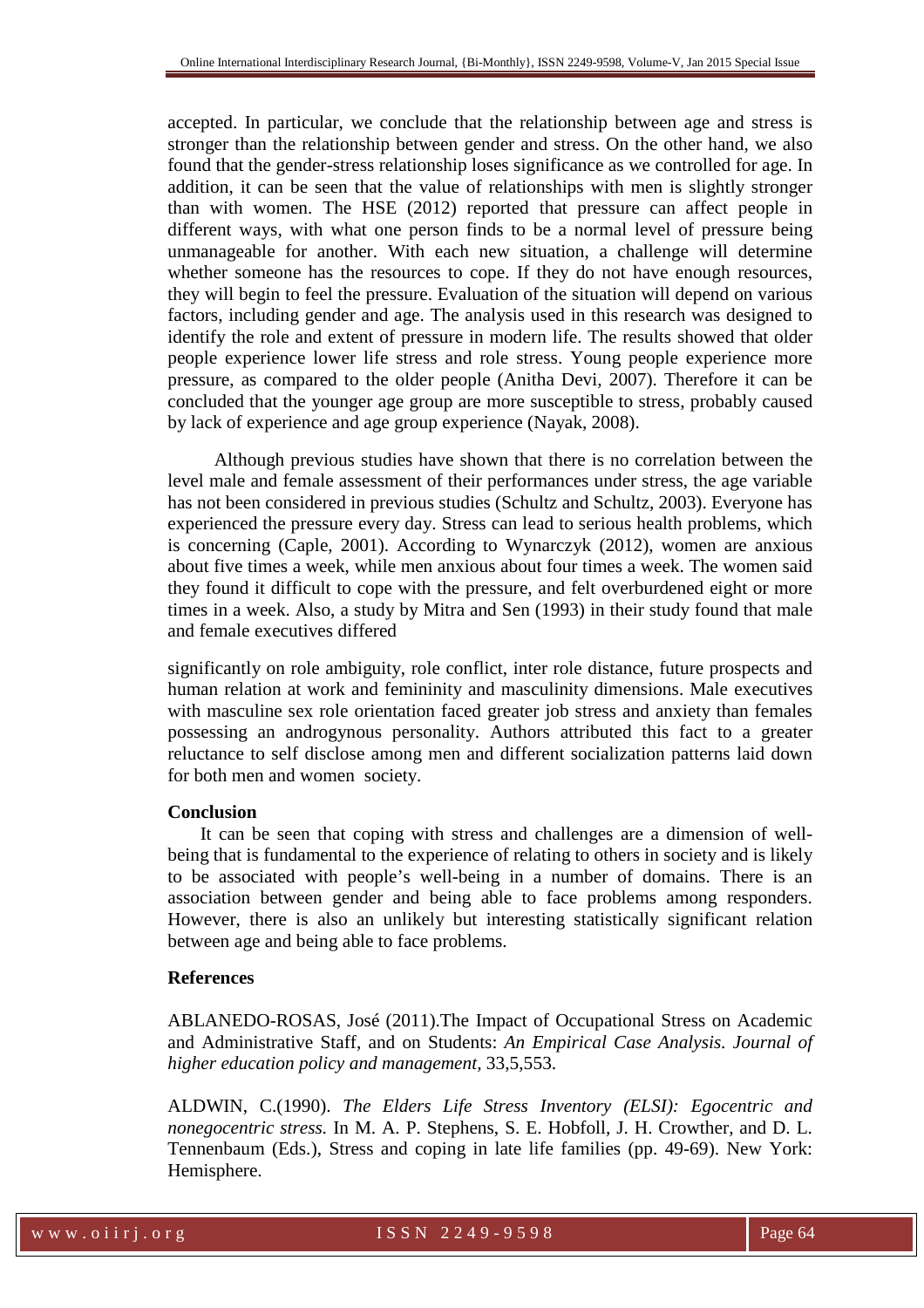ALMEIDA, D. M., and KESSLER, R. C. (1998). Everyday stressors and gender differences in daily distress. *Journal of Personality and Social Psychology,* 75, 670– 680.

ANITHA DEVI, S. (2007). Occupational stress: A comparative study of women indifferent occupations. *Prajnan*, 35(1):61-74.

BALNAVES, M., and CAPUTI, P. (2001). *Introduction to quantitative research methods: an investigative approach*, SAGE, London.

BARNETT, R. C., BIENER, L., and BARUCH, G. K. (1987). *Gender and stress*. New York: The Free Press.

BEENA, C. and PODUVAL, P.R. (1992). Gender difference in work of executives. *Psy. Stu.*, 37(2, 3):109-113.

BITTMAN, B. (1999). Stress begins at an early age: before you might imagine. {Online}. Last acsessed 21 February 2013 at: http://www.mind body.org/stress%20early%20age.htm

BOJAR, I., HUMENIUK, E., OWOC, A., WIERZBA, W. and WOJTYŁA, A. (2011). "Exposing women to workplace stress factors as a risk factor for developing arterial hypertension", Annals of agricultural and environmental medicine : *AAEM*, 18,1, 175-182.

BORCHARD, T. (2012). Why Do Women Get Depressed More Than Men? {Online}. Psych Central. Last acsessed 21 February 2013 at: http://psychcentral.com/blog/archives/2012/09/22/why-do-women-get-depressedmore-than-men/

BOSLAUGH, Sarah (2007). *Secondary Data Sources for Public Health: A Practical Guide* .Cambridge University Press.

CAPLE, R. (2001). Biofeedback and Stress Management Clinic. {Online}. Last acsessed 22 Febureuary 2013 at http://web.missouri.edu/~councwww/stress/stresswebpage.htm

DALE, A., ARBER, S., and PROCTER, M. (1988). *Doing The Secondary Analysis.* London: Unwin Hyman.

DAVIDSON, M. J., and COOPER, C. L. (1984). She needs a wife: problems of women managers. *Leadership and Organization Development Journal*, 5,(3), 3-30.

FISHER, Andrew and FOREIT, James ( 2002). Collecting and Analyzing DataData Collection, an Operations Research Handbook. Washington, DC: Population Council.

FLYNN, P.D. (2001). Identification of the level and perceived causes of stress and burnout among higher school principals in South Carolina. *Dissertation Abstracts International,* 61(07), 2532A.

FURUKAWA, T., and GOLDBERG, D. P. (1999). Cultural invariance of likelihood ratios for the General Health Questionnaire. *Lancet*, 353, 561–562.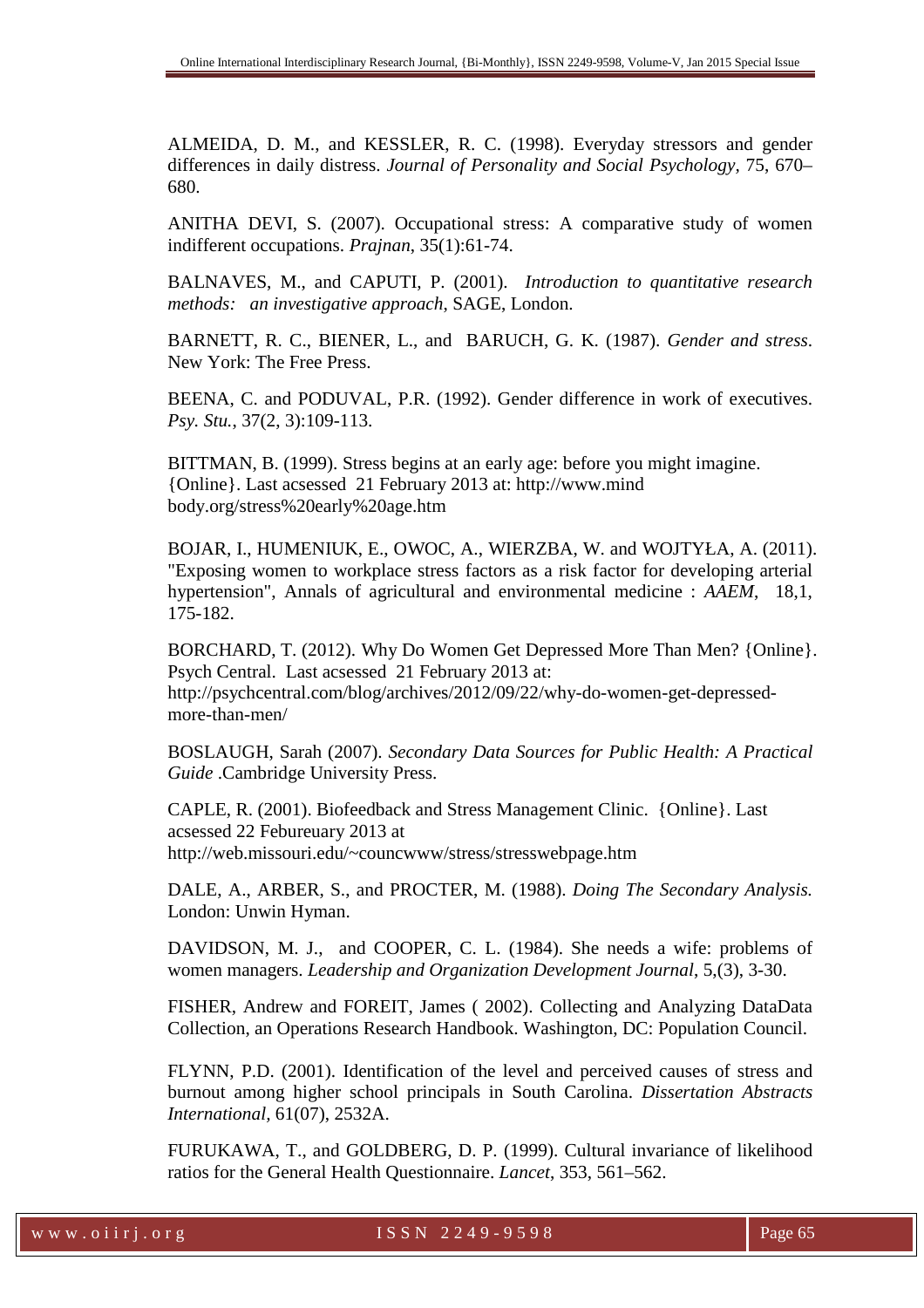GADZELL, B. M., GINTHER, D.W., TOMCALA, M., and BRYANT, G.W. (1990). Stress as perceived by professionals. *Psychological Reports*, 67 (3), 979-983.

GHORAYSHI, P., and BELANGER, C. (1996). *Women, Work and Gender Relations in Developing Countries: A Global Perspective,* Westport: Greenwood, (eds.).

GOLDBERG, D. P. (1972). *The detection of psychiatric illness by questionnaire: Maudsley monograph No.21*. London, England: Oxford University Press.

GOLDBERG, D. P., and WILLIAMS, P. (1988). *A user's guide to the General Health Questionnaire.* Windsor, England: NFER-Nelson.

GOLDBERG, D. P., GATER, R., SARTORIUS, N., USTUN, T. B., PICCINELLI, M., GUREJE, O., and RUTTER, C. (1997). The validity of two versions of the GHQ in the WHO study of mental illness in general health care. *Psychological Medicine*, 27, 191-197.

HEALTH AND SAFETY EXECUTIVE (2012). What is stress.{Online}. Last acsessed 22 Febureuary 2013 at: http://www.hse.gov.uk/stress/furtheradvice/whatisstress.htm

HEALTH SURVEY FOR ENGLAND ( 2010). Health and lifestyles. {Online}. Last accessed on 17 December 2012 at:http://www.esds.ac.uk/doc/6986/mrdoc/pdf/6986datadocs.pdf

IAN, Rees (2002). "Work Stress. The Making of a Modern Epidemic: David Wainright and Michael Calnan. Buckingham, UK: Open University Press, 2002, pp. 240, L17.99 (PB) ISBN: 0 335 20707 3, L55.00. (HB) ISBN: 0 335 20208 1". *International Journal of Epidemiology,* 31,(6), 1282.

KERLINGER, N. (1973). *Foundations of Behavioral Research*. (2nd Ed.). New York: Holt, Rinehart and Winston.

LAZARUS, R.S., and LAUNIER, R. (1978). *Stress related transitions between person and environment, in L.A. Pervin and M.Lewis (eds), Perspectives in International Psychology.* pp. 287-327. New York: Plenum

MAYES, B. (1996). Moderating effect of age on job stress. *J. Soc. Beh. Per.*, 6(7): 289- 309.

MCDONOUGH, P., and WALTERS, W. (2001). Gender and health: reassessing patterns and explanations. *Social Science and Medicine,* 52, 547–559.

MICHIE, Susan (2002 ). Causes and management of stress at work. *Occupational and Environmental Medicine* 59,(1),67-72.

MITRA, S.A. and SEN, A. K., (1993). Executives under stress: A comparison between men and women. *J. Indian Aca. App. Psy*. 19(1-2): 1-6.

MURKOFF, H., EISENBERG, A., & HATHAWAY, S. (2002). *What to expect when you're expecting.* New York: Workman Publishing.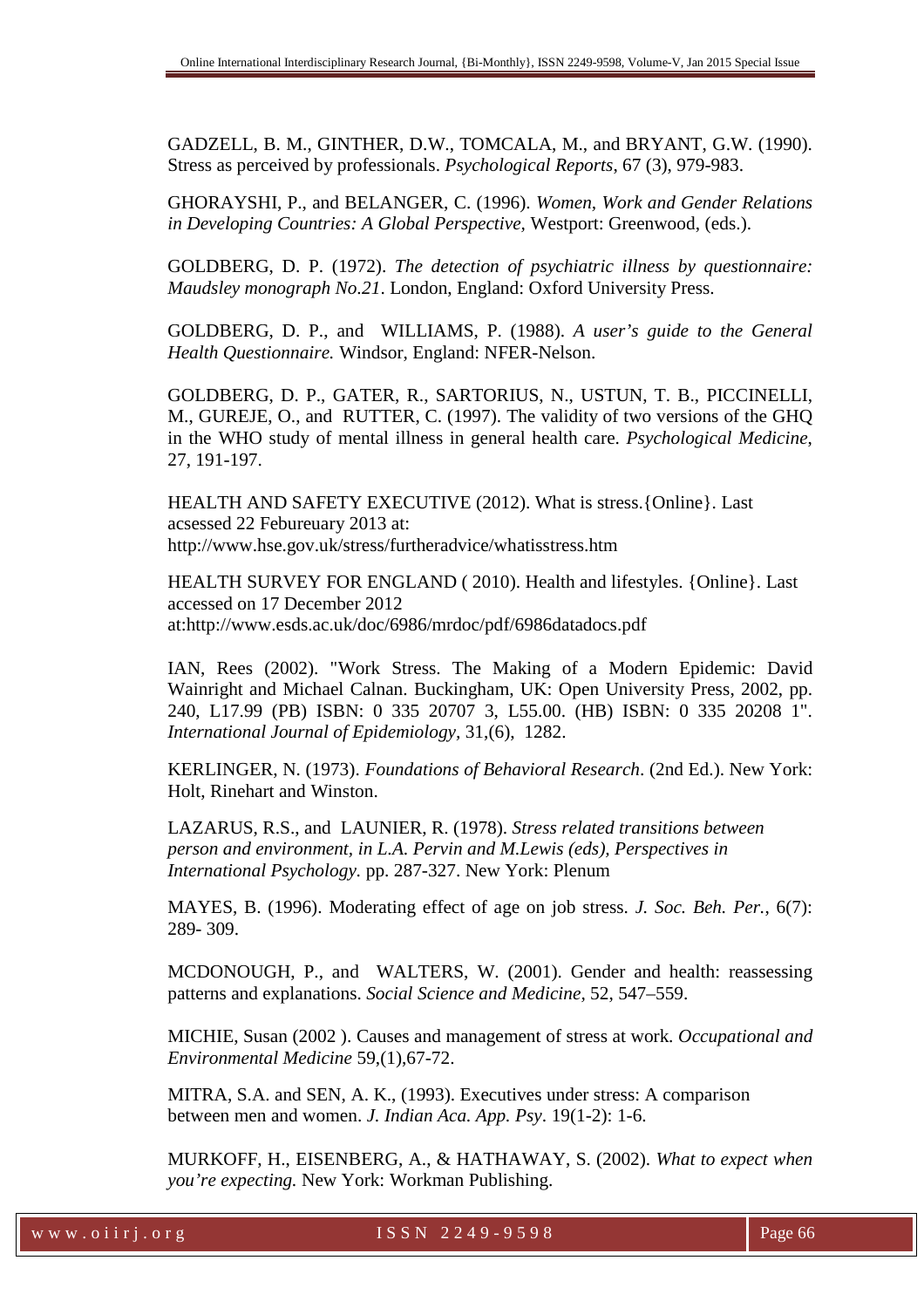MURRELL, S., Norris, F. H., and HUTCHINS, G. L. (1984). Distribution and desirability of life events in older adults: Population and policy implications. *Journal of Community Psychology,* 12, 301-311.

NAYAK , Jayashree (2008). *Factors influencing stress and coping strategies among the degree college Teachers of dharwad city, karnataka*. Department of family resource management college of rural home science University of agricultural sciences, dharwad – 580 005.

OLFF, M., LANGELAND, W., DRAIJER, N. and GERSONS, B.P.R. (2007). "Gender Differences in Posttraumatic Stress Disorder", *Psychological Bulletin*, 133, (2),183-204.

PATTON and GODDARD (2006). Coping with stress in the Australian job network: Gender differences. *Journal of Employment Counseling,* 43,135-144.

RUDOLPH, K. D. (2002). Gender differences in emotional responses to interpersonal stress during adolescence. *Journal of Adolescent Health*, 30, 3-13.

SAHU, K. and MISHRA, N. (1995). Life stress and coping styles in teachers. *Psy. Stu*., 40(3): 115-119.

SCHMAUS, B. J., LAUBMEIER, K. K., BOQUIREN, V. M., HERZER, M., and ZAKOWSKI, S. G., (2008). Gender and stress: Differential psychophysiological reactivity to stress reexposure in the laboratory. International Journal of Psychophysiology: *Official Journal of the International Organization of Psychophysiology,* 69, 101 – 106.

SCHULTZ, Marian and SCHULTZ, James (2003).The Effects of Age on Stress Levels and Its Affect on Overall Performance. {Online}. Last acsessed 22 Febureuary 2013 at: http://aabss.org/Perspectives2003/Schultz.htm

SONNKALB, Bev (2012). The Many Faces of Stress – Part One. {Online}.Last acsessed 23 February 2013 at: http://www.helpguide.org/harvard/faces\_of\_stress.htm

STEINER, H., ERICKSON, S. J., MACLEAN, P., MEDIC, S., PLATTNER, B., and KOOPMAN, C. (2007). Relationships between defenses, personality, and affect during a stress task in normal adolescents. *Child Psychiatry Human Development*, 38, 107- 119.

TERI, L., and LEWISOHN, P. (1982). Modification of the pleasant and unpleasant event schedules for use with the elderly. *Journal of Consulting and Clinical Psychology*, 50, 444-445.

VAGG, P. R., and SPIELBERGER, C. D. (1998). Occupational stress: Measuring job pressure and organizational support in the workplace. *Journal of Occupational Health Psychology*, 3, 294-305.

VAN WELl, S., KOLK, A. M., and KLUGKIST, I. G. (2008). Effects of sex, gender role identification, and gender relevance of two types of stressors on cardiovascular